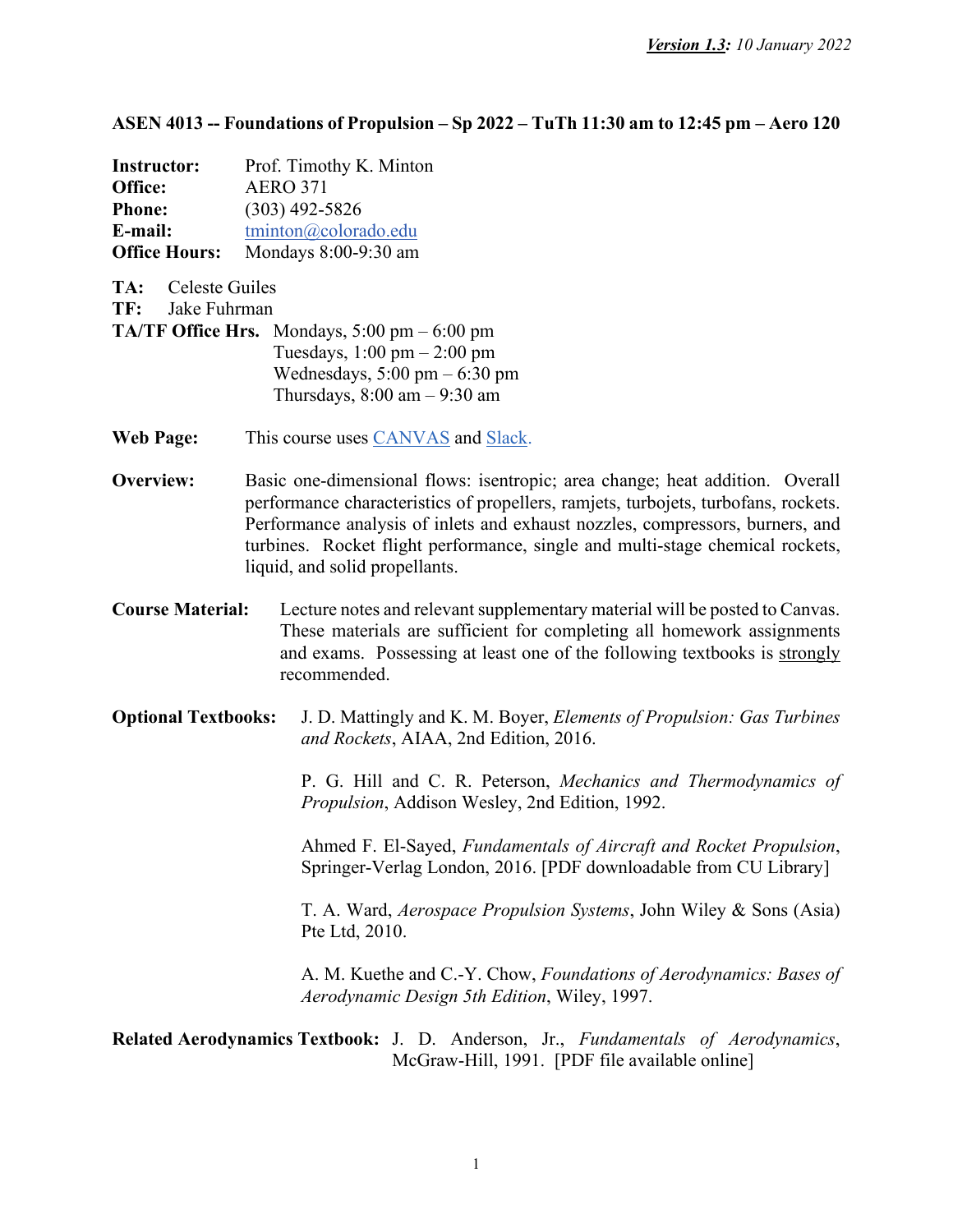# **Approximate Course Outline:**

### **Introduction**

# **I. Thermodynamics of Gases**

- **-** properties of gases
- **-** gas mixtures
- thermodynamic systems

# **II. Aerodynamics**

- quasi one-dimensional flow with area change
- shock waves and expansions
- converging/diverging nozzle flows
- quasi one-dimensional flow with heat addition

# **III. Air-Breathing Engines**

- thrust, efficiency, and range
- Brayton cycle
- turbojets
- afterburners
- turbofans
- propeller theory, turboprops
- ramjets, scramjets

# **IV. Engine Component Analysis**

- inlets supersonic, subsonic
- combustors, afterburners
- axial flow compressors
- axial flow turbines

# **V. Rocket Propulsion**

- rocket equation
- thrust and efficiency
- multi-staging
- chemical rocket propulsion
- liquid propellant rockets
- solid propellant rockets
- nozzles
- electric propulsion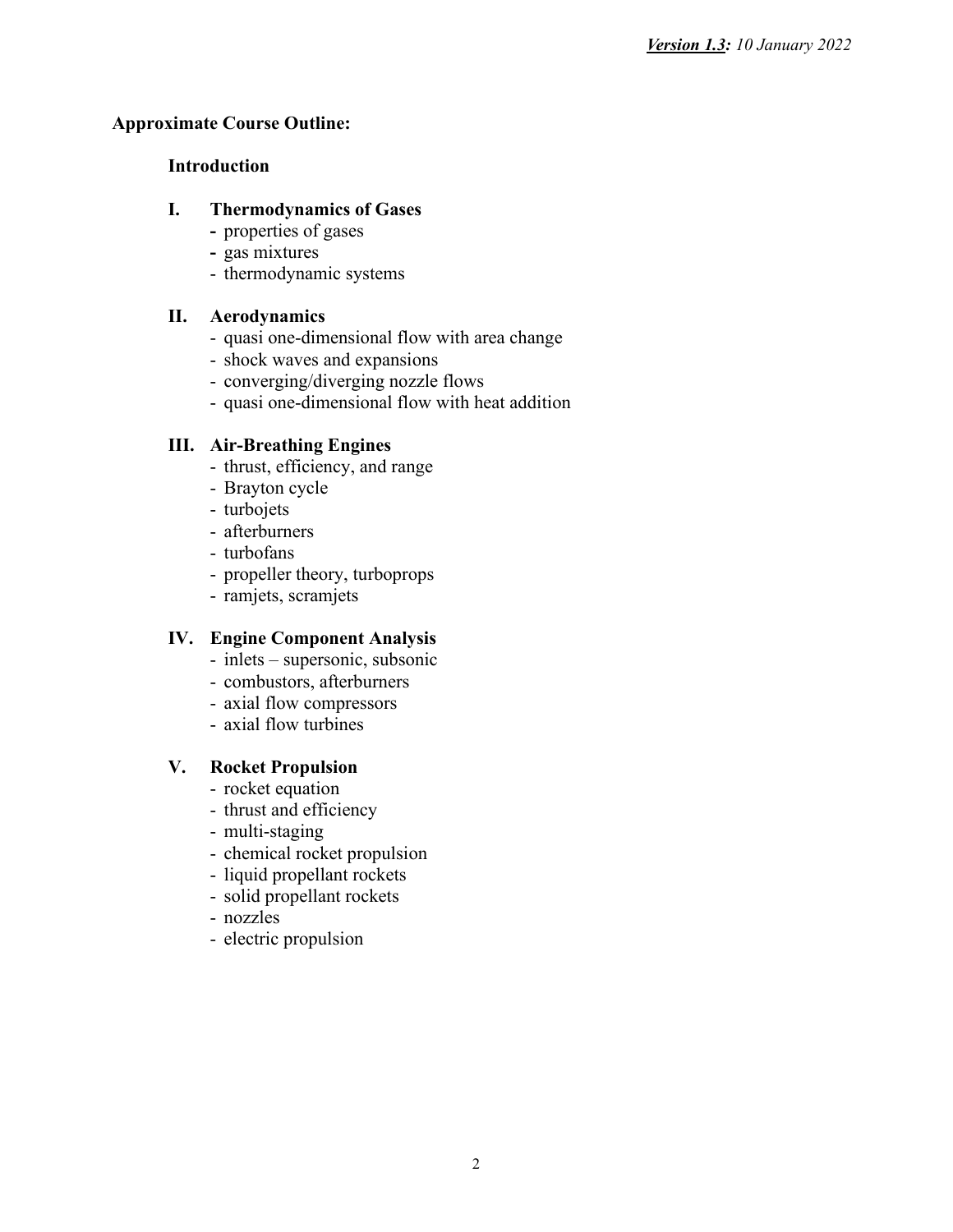# **Grading:**

20% Problem Sets (8) – Some may be combined

20% Exam 1 (75 min) – During regular lecture time

20% Exam 2 (75 min) – During regular lecture time

40% Exam 3 (2½ hrs) – During scheduled Final Exam time (not comprehensive)

Grades will be assigned to indicate a student's level of competency in the course material. Accordingly, adjustments may be made in the assignment of final grades to reflect students' performance with respect to the current and historical average of the class. It is anticipated that the average grade (regardless of the absolute score) will be approximately a B-. The final grade indicates your achievement in the course according to AES Department standards based on experience, interactions with industry, government laboratories, others in academia, and according to the criteria established by the ABET accreditation board.

# **Problem Sets:**

- The purpose of the problem sets is to aid the student in learning by working on problems related to the course material.
- An equivalent of eight problem sets of equal weights will be assigned. Sometimes, two problem sets may be combined, making the combined problem set double the weight of a single problem set.
- Students must scan (or photograph) their problem sets and submit them through Canvas by 5:00 pm on their due dates. **Late problem sets will not be accepted – no exceptions.** It is expected that students will upload their problem sets with sufficient time to overcome any problems with the upload. Furthermore, it is expected that students will verify that their problem sets have been successfully uploaded. Insufficiently legible work will not be graded and a score of zero will be recorded. Questions about the problem sets should first be directed to the TA or the TF as soon as the questions arise.
- Problem set solutions will be posted on Canvas. For questions regarding the grading of a problem set, students should first discuss the issue with the TA or the TF, who will then decide whether the issue needs to be escalated to Prof. Minton.
- Collaboration is permitted on problem sets, but efforts are individual. **Every student is expected to turn in his/her/their own individual problem set for grading.** This means that students may discuss the means and methods for solving problems and even compare answers, but they are not free to copy someone's work or find solutions on the internet or in a solutions manual. Copying material from any resource and submitting it as one's own work may be considered plagiarism and an Honor Code violation.
- Use of MATLAB is permitted, but not always desirable. MATLAB code will not suffice for problem set solutions without prior permission. Work shall be written in "human" readable format (we will not try to decipher a student's code), and sufficient work must be shown to indicate to a grader that the student understands how the problem is solved. All graphs (including MATLAB graphs) should be legible and have meaningful axes and legends.
- For students who use a computer programming environment to solve a problem:
	- The script must be included in the student's submission, in PDF format.

- The student must include a printout, in PDF format, of the command window which prints out the answer(s) to the question.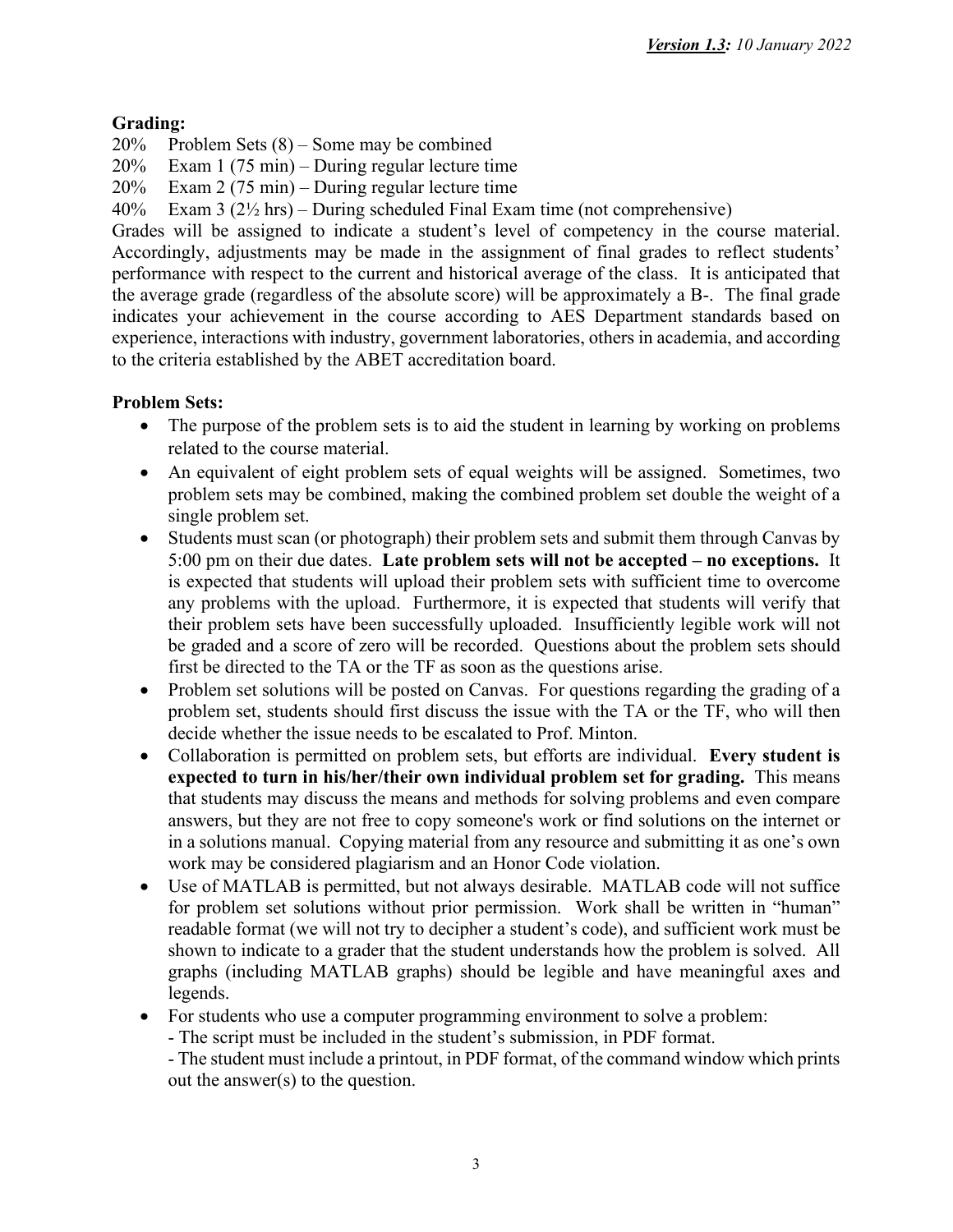- Please don't screenshot your code from the user interface and don't submit the source code file. You must copy and paste the code into your submission. We must be able to run your code in order to properly assign points. Do not wait until the last hour to submit a problem set involving the use of a computer code. After you submit, make sure the code you've included is able to be copy/pasted.

• Keep in mind that the more you think about the problems yourself, the more you will learn, and the easier it will be to succeed on exams.

# **Exams:**

- Assuming in-person classroom instruction is in effect, Exams 1 and 2 will be given in the regular classroom (AERO 120) during the normal class time (11:30 am – 12:45 pm) on the scheduled exam days. Exam 3 will be given in the regular classroom (AERO 120) during the time scheduled by the Registrar for the final exam for this course (Wednesday, May 4, 4:30 – 7:00 pm). None of the exams will be cumulative.
- Each student will be allowed to bring note sheets to the exams according to the following restrictions. For Exams 1 and 2: a single sheet shall be permitted. For Exam 3, two note sheets shall be permitted. The note sheets shall be turned in with the student's completed exam and will be returned when the graded exam is returned. The attributes of a note sheet are as follows:
	- A single sheet of physical paper, 8.5"x11" or A4.
	- Notes must be physically written onto the sheet by student's own hand, using an ink pen or lead pencil.
	- Notes may be written on the front and back of the sheet.
	- ► No electronic reproduction of any kind.
- A hand ("scientific") calculator is permitted during an exam. With the exception of note sheets, as described above, all other materials (e.g., textbooks, notebooks) will not be permitted during the exams. Electronic devices are not permitted during exams and must be turned off and put away during the exam – electronic devices include, but are not limited to: mobile phones, computers, tablets, Kindles, smart watches, and AR headsets. If a student's electronic device is audible at any time during an exam, then that student shall be obliged to turn in his/her exam and exit the room immediately.
- Solutions to the exams will be posted on Canvas. For questions regarding the grading of an exam, students must first discuss the issue with the TA or TF **within one week following receipt of the graded exam**. The TA or TF will then decide whether the issue needs to be escalated to Prof. Minton.
- Make-up exams will only be approved for students with a legitimate excuse. If the makeup exam has not been approved by Prof. Minton at least 18 hours before the scheduled time of the exam, then the student will forfeit that exam and a grade of zero will be assigned. There are no unexcused make-up exams. [Note that Prof. Minton may not be able to receive the make-up exam request if it is made with too short notice.]
- A student who requires accommodations because of a disability shall submit an accommodation letter from Disability Services to the instructor in a timely manner **(minimum of two weeks in advance of the first exam)** so that the student's needs can be addressed. Furthermore, that student shall contact Prof. Minton and receive verification that the request has been received and shall work with Prof. Minton in good faith in any scheduling required to meet the accommodation.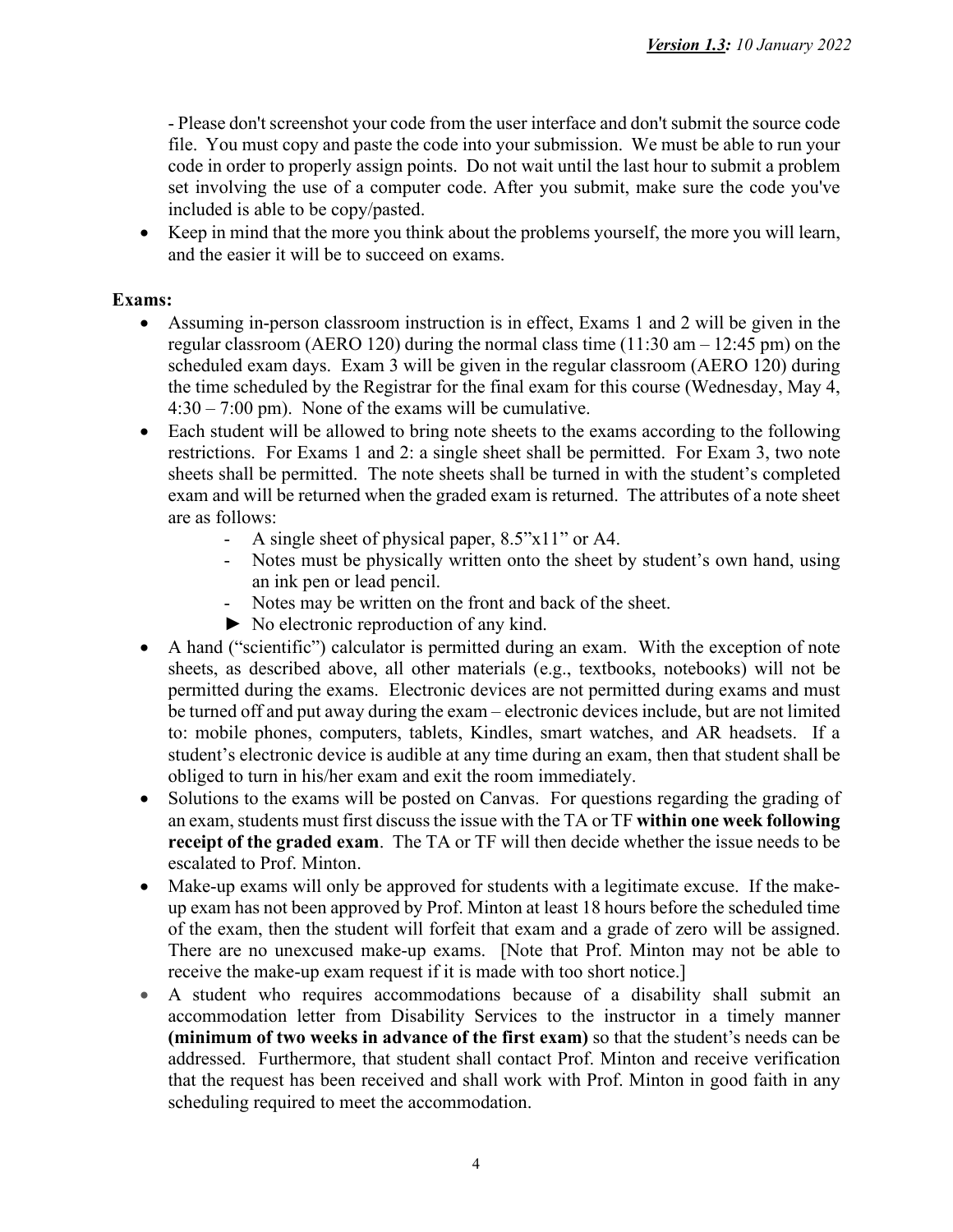• If in-person classroom instruction is not in effect during a scheduled exam time, then the exam shall be taken remotely, and instructions will be given if this becomes relevant. These instructions will supersede the exam policy above.

# **Evaluated Outcomes:**

The Department of Aerospace Engineering Sciences has adopted a policy of assigning grades according to "evaluated outcomes" in each course:

**O1** Professional context and expectations (ethics, economics, business environment, etc.)

- **O2** Current and historical perspective
- **O3** Multidisciplinary, systems perspective
- **O4** Written, oral, graphical communication ability
- **O5** Knowledge of key scientific/engineering concepts
- **O6** Ability to define and conduct experiments, use instrumentation
- **O7** Ability to learn independently, find information
- **O8** Ability to work in teams
- **O9** Ability to design
- **O10** Ability to formulate and solve problems
- **O11** Ability to use and program computers

Evaluation of these outcomes allows an assessment of the student's performance and provides a major portion of the process that the faculty use for continuous assessment and improvement of the entire AES curriculum. The model for these outcomes derives from several sources including the "Desired Attributes of an Engineer" as defined by The Boeing Company, and "curriculum reviews" from major aerospace corporations including The Boeing Co., Lockheed Martin Corp., and Ball Aerospace Corp. These inputs were combined with the AES faculty vision of the desired attributes of an aerospace engineer and the requirements of the Accreditation Board for Engineering and Technology (ABET) toproduce this list of evaluated outcomes. Each assignment is designed and graded to assess some combination of several or a few of the outcomes.

#### **Behavioral Expectations:**

Both students and faculty are responsible for maintaining an appropriate learning environment in all instructional settings, whether in-person, remote, or online. This includes respectful and courteous behavior, as well as ensuring a quiet work atmosphere without noise distractions (e.g., talking and audible sounds from electronic devices). Professional courtesy and sensitivity are especially important with respect to individuals and topics dealing with race, color, national origin, sex, pregnancy, age, disability, creed, religion, sexual orientation, gender identity, gender expression, veteran status, political affiliation, or political philosophy. Those who fail to adhere to behavioral standards may be subject to discipline. For more information, see the policies on [classroom behavior](http://www.colorado.edu/policies/student-classroom-and-course-related-behavior) and the Student Conduct and Conflict Resolution policies.

#### **Requirements for COVID-19:**

• As a matter of public health and safety due to the pandemic, all members of the CU Boulder community and all visitors to campus must follow university, department and building requirements, and all public health orders in place to reduce the risk of spreading infectious disease. Students who fail to adhere to these requirements will be asked to leave class, and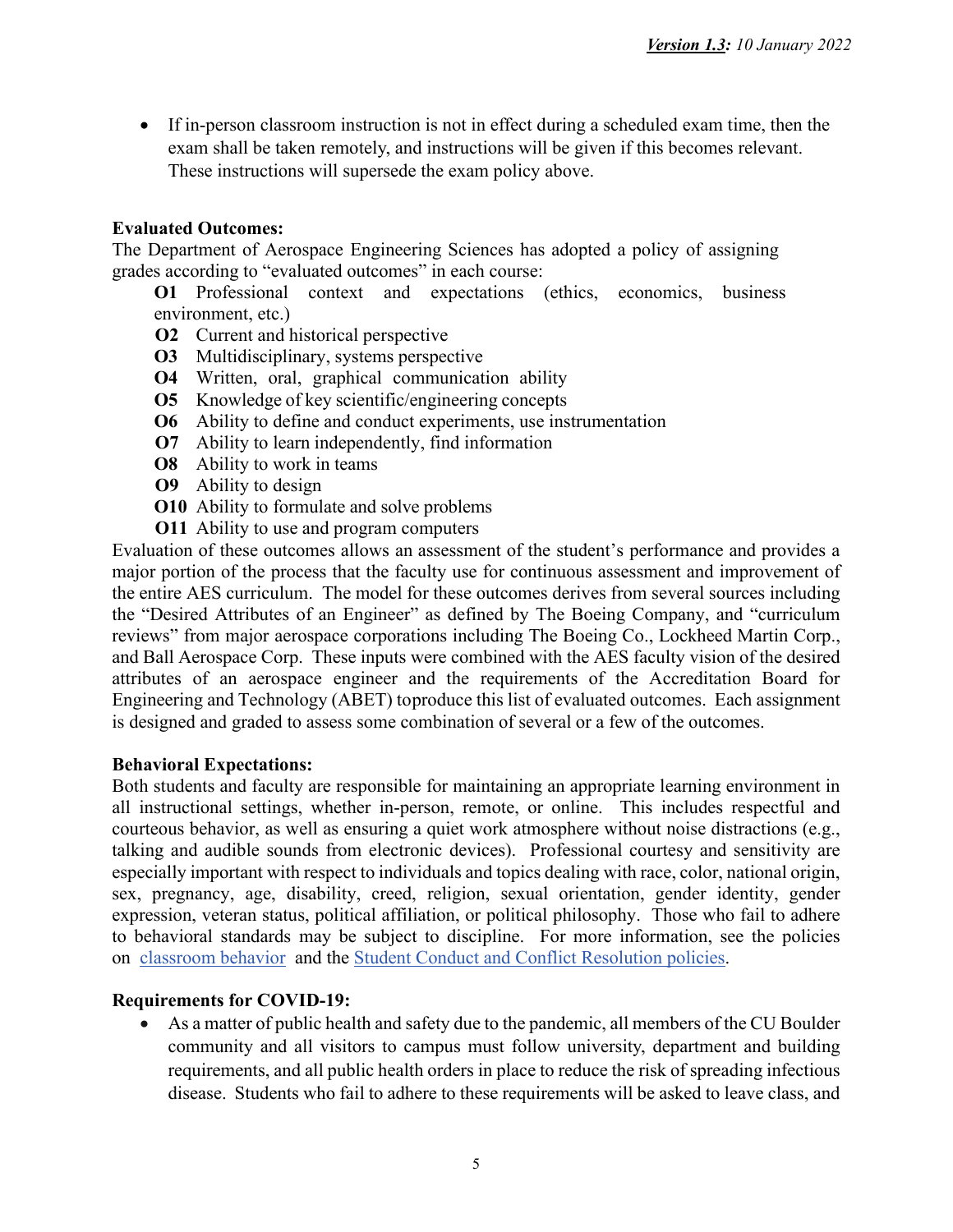students who do not leave class when asked or who refuse to comply with these requirements will be referred t[o](https://www.colorado.edu/sccr/) [Student Conduct and Conflict Resolution.](https://www.colorado.edu/sccr/) For more i[n](https://www.colorado.edu/policies/covid-19-health-and-safety-policy)formation, students are referred to the policy on [classroom behavior](http://www.colorado.edu/policies/student-classroom-and-course-related-behavior) and the Student Code [of Conduct.](http://www.colorado.edu/osccr/) If you require accommodation because a disability prevents you from fulfilling these safety measures, please follow the steps in the "Accommodation for Disabilities" statement in this syllabus.

- CU Boulder currently requires masks in classrooms and laboratories regardless of vaccination status. This requirement is a precaution to supplement CU Boulder's COVID-19 vaccine requirement. Exemptions include individuals who cannot medically tolerate a face covering, as well as those who are hearing-impaired or otherwise disabled or who are communicating with someone who is hearing-impaired or otherwise disabled and where the ability to see the mouth is essential to communication. If you qualify for a mask-related accommodation, please follow the steps in the "Accommodation for Disabilities" statement on this syllabus. In addition, vaccinated instructional faculty who are engaged in an indoor instructional activity and are separated by at least 6 feet from the nearest person are exempt from wearing masks if they so choose.
- Students who have tested positive for COVID-19, have symptoms of COVID-19, or have had close contact with someone who has tested positive for or had symptoms of COVID-19 must isolate and follow the guidance of the [Public Health Office.](https://www.colorado.edu/health/public-health/quarantine-and-isolation) In this class, a student who is sick or quarantined should obtain lectures and other course materials on Canvas and contact the instructor to discuss any potential need for special consideration on an exam. There will be no special consideration for problem sets. If a student has been sick or quarantined with COVID-19 during the course, then the instructor will take this into consideration when assigning the student's final grade.

# **Accommodation for Disabilities:**

If a student qualifies for accommodations because of a disability, the student must submit his/her accommodation letter from Disability Services to the instructor in a timely manner (**minimum of two weeks before a timed exam; otherwise as soon as the disability requires immediate attention/action**) so that the student's needs can be addressed. Furthermore, that student shall contact Prof. Minton and receive verification that the request has been received and shall work with Prof. Minton in good faith in any scheduling required to meet the accommodation. Disability Services determines accommodations based on documented disabilities in the academic environment. Information on requesting accommodations is located on the [Disability Services](https://www.colorado.edu/disabilityservices/)  [website.](https://www.colorado.edu/disabilityservices/) For assistance, Disability Services may be contacted at 303-492-8671 or [dsinfo@colorado.edu.](mailto:dsinfo@colorado.edu) A student with a temporary medical condition should see [Temporary](http://www.colorado.edu/disabilityservices/students/temporary-medical-conditions)  [Medical Conditions](http://www.colorado.edu/disabilityservices/students/temporary-medical-conditions) on the Disability Services website.

#### **Preferred Student Names and Pronouns:**

CU Boulder recognizes that students' legal information doesn't always align with how they identify. Students may update their preferred names and pronouns via the student portal; those preferred names and pronouns are listed on instructors' class rosters. Students may also choose to notify Prof. Minton directly of their preferred pronouns. In the absence of such updates, the name that appears on the class roster is the student's legal name.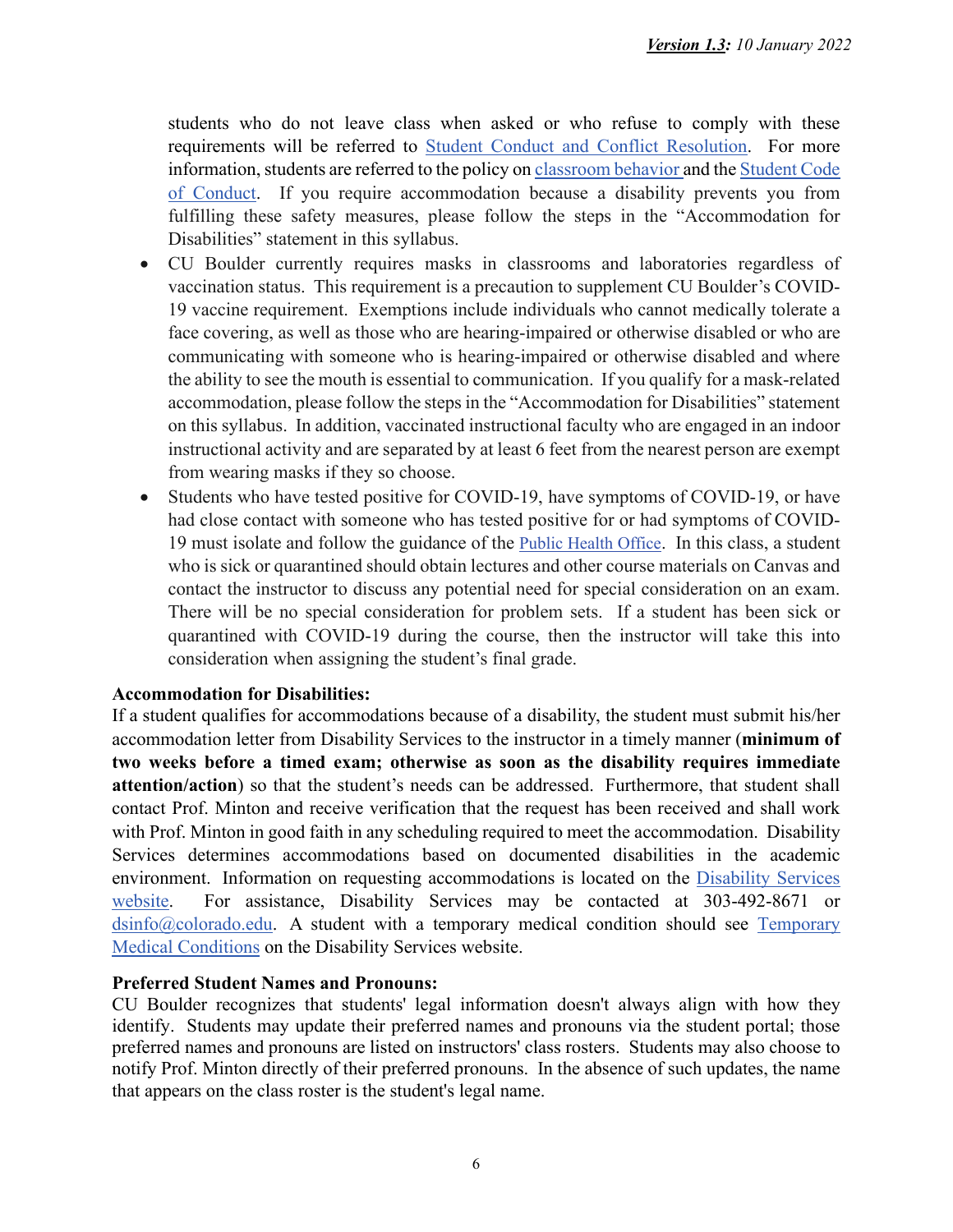# **Honor Code:**

All students enrolled in a University of Colorado Boulder course are responsible for knowing and adhering to the Honor Code. Violations of the policy may include: plagiarism, cheating, fabrication, lying, bribery, threat, unauthorized access to academic materials, clicker fraud, submitting the same or similar work in more than one course without permission from all course instructors involved, and aiding academic dishonesty. All incidents of academic misconduct will be reported to the Honor Code (honor@colorado.edu; 303-492-5550). Students who are found responsible for violating the academic integrity policy will be subject to nonacademic sanctions from the Honor Code as well as academic sanctions from the faculty member. Additional information regarding the Honor Code academic integrity policy can be found on the [Honor Code](https://www.colorado.edu/sccr/honor-code-faculty-and-staff)  [website.](https://www.colorado.edu/sccr/honor-code-faculty-and-staff)

# **Sexual Misconduct, Discrimination, Harassment and/or Related Retaliation:**

- CU Boulder is committed to fostering a positive and welcoming learning, working, and living environment. CU Boulder will not tolerate acts of sexual misconduct (including sexual assault, exploitation, harassment, dating or domestic violence, and stalking), or protected-class discrimination or harassment by or against members of our community. Individuals who believe they have been subject to misconduct or retaliatory actions for reporting a concern should contact the Office of Institutional Equity and Compliance (OIEC) at 303-492-2127 or cureport@colorado.edu. Information about the OIEC, university policies, [reporting](https://www.colorado.edu/oiec/reporting-resolutions/making-report) options, and the campus resources can be found on the [OIEC](http://www.colorado.edu/institutionalequity/)  [website.](http://www.colorado.edu/institutionalequity/)
- Faculty and graduate instructors have a responsibility to inform OIEC when made aware of incidents of sexual misconduct, dating and domestic violence, stalking, discrimination, harassment, and/or related retaliation, to ensure that individuals impacted receive information about their rights, support resources, and reporting options. To learn more about reporting and support options for a variety of concerns, students should visit [Don't](https://www.colorado.edu/dontignoreit/)  [Ignore It.](https://www.colorado.edu/dontignoreit/)

# **Religious Holidays:**

• Campus policy regarding religious observances requires that faculty make every effort to deal reasonably and fairly with all students who, because of religious obligations, have conflicts with scheduled exams, assignments, or required attendance. The instructor will make every effort to accommodate a student's religious obligations provided that the student gives notification well in advance of the scheduled conflict **(minimum of two week's advance notice)**. See the [campus policy regarding religious observances](http://www.colorado.edu/policies/observance-religious-holidays-and-absences-classes-andor-exams) for full details.